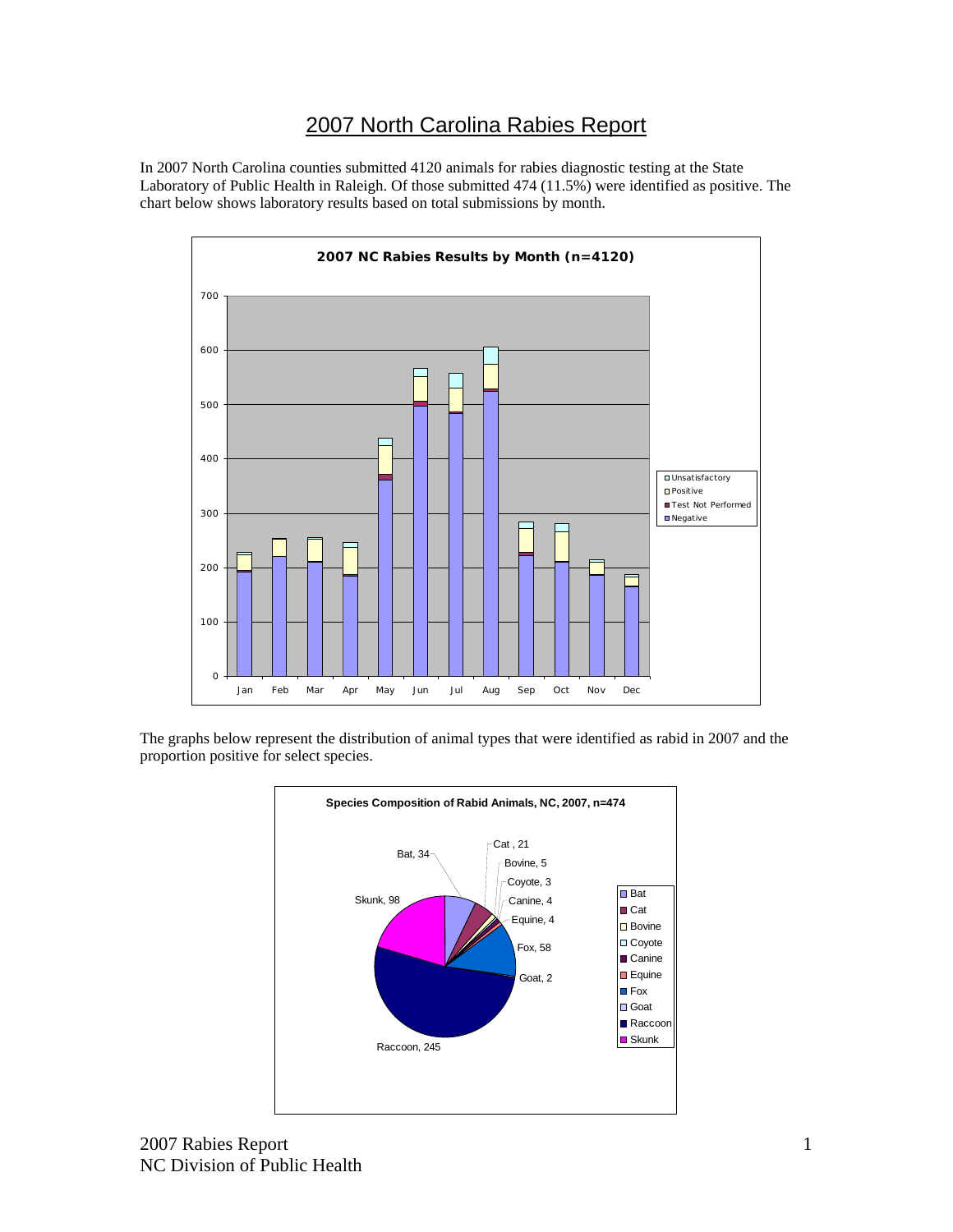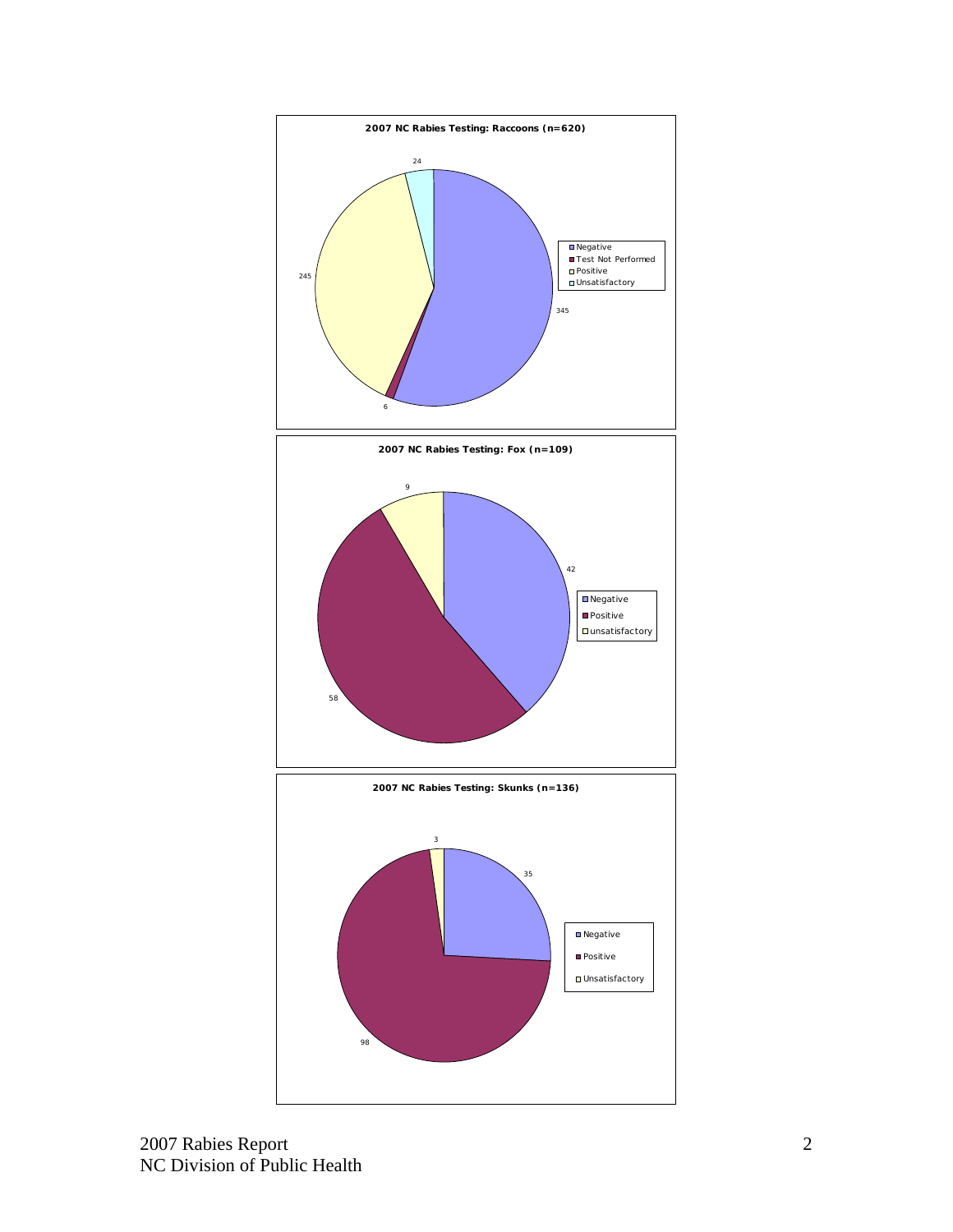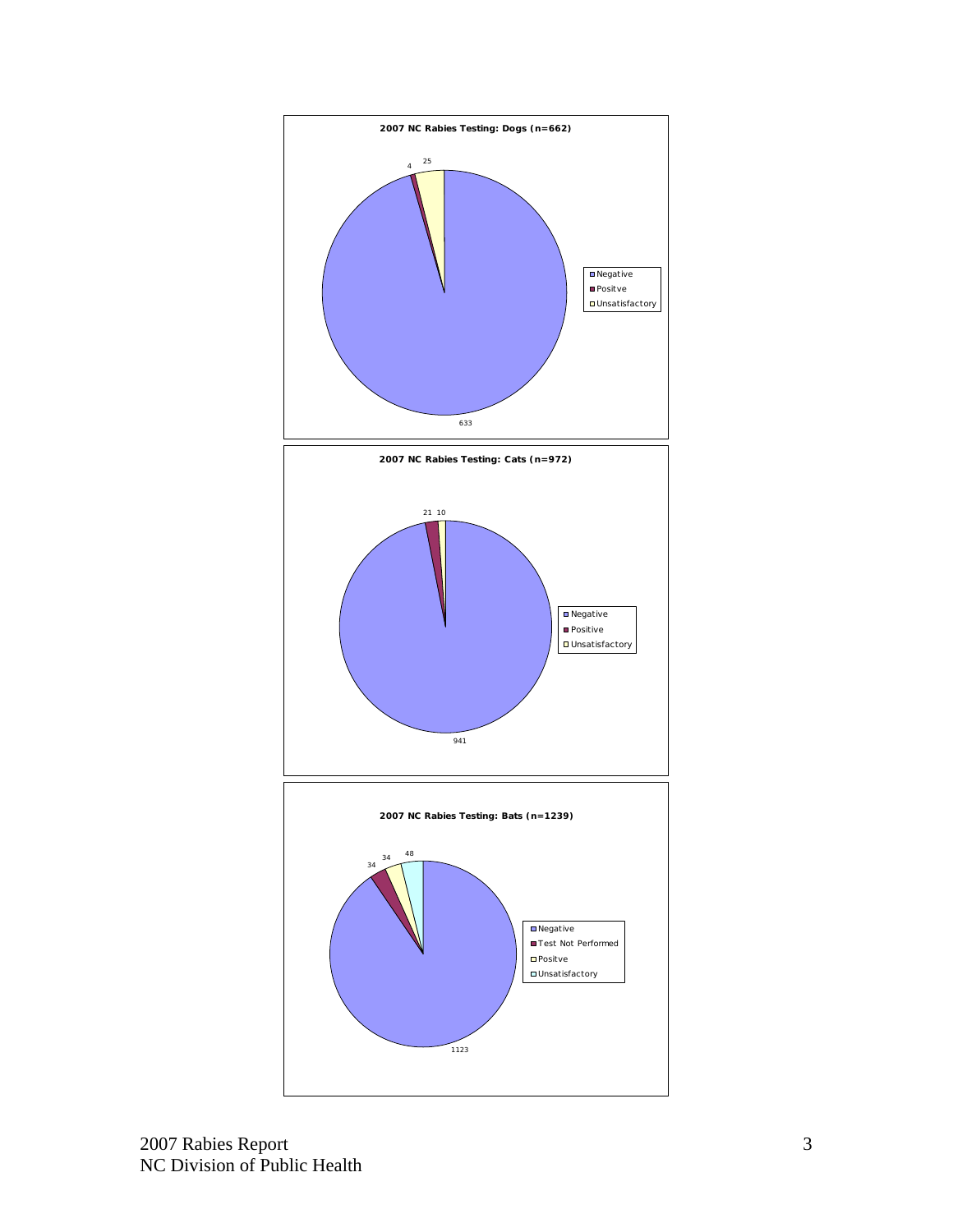## Oral Rabies Vaccination in North Carolina

Because raccoon rabies is transmitted very efficiently among raccoons, results in numerous spillover cases into non reservoir animals, and results in a tremendous public health cost, federal support for coordinated ORV in 1998 allowed for creation of cooperative programs in 15 states to *halt western expansion of raccoon rabies*. Below is a view of the extent of the federal Appalachian Ridge ORV project in 2007.



Counties in North Carolina are baited for the sole purpose of preventing rabid raccoons from migrating along river basins into Tennessee. With the exception of sporadic cases, Tennessee is free of the raccoon variant of rabies virus and must be kept that way in order to help control the public health cost of rabies, among other things.

| County          | Fixed-Wing CS | <b>Ground FMP</b> | Total   |
|-----------------|---------------|-------------------|---------|
|                 |               |                   |         |
| <b>Buncombe</b> | 7,472         |                   | 7,472   |
| Haywood         | 44,931        |                   | 44,931  |
| Jackson         | 1,229         |                   | 1,229   |
| Madison         | 75,448        | 1,690             | 77,138  |
| Mitchell        | 15,668        | 150               | 15,818  |
| Swain           | 9,593         |                   | 9,593   |
| Yancey          | 27,528        | 320               | 27,848  |
| Total           | 181,869       | 2,160             | 184,029 |

Bait placement and distribution totals for 2007 are listed below. 2868  $\text{km}^2$  = 64 baits/ $\text{km}^2$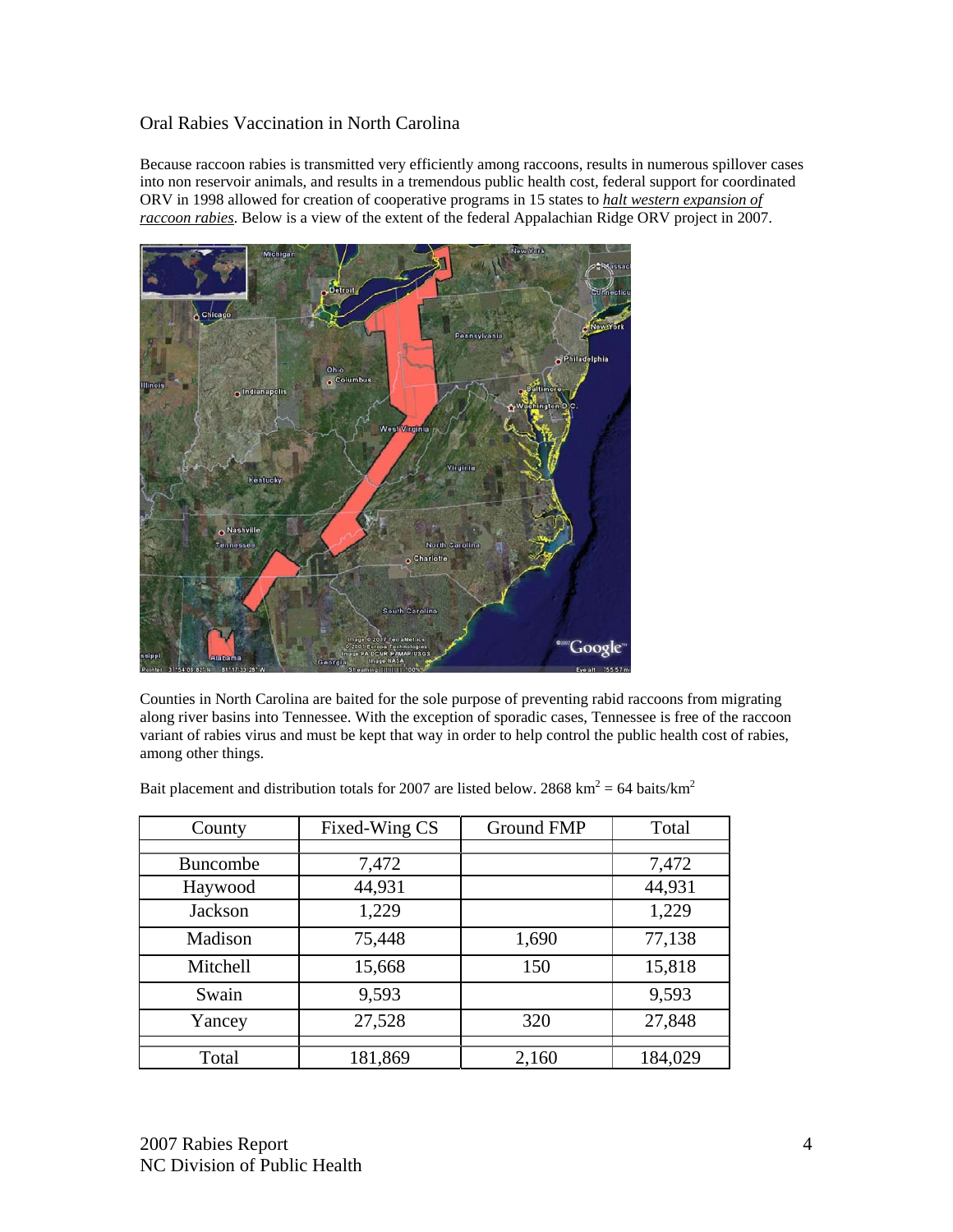| Count of AnimalType AnimalType |                |     |              |                |                |                |                |                |      |         |                                |                      |
|--------------------------------|----------------|-----|--------------|----------------|----------------|----------------|----------------|----------------|------|---------|--------------------------------|----------------------|
| County                         | Bat            | Cat | Cow          | Coyote         | Dog            | Equine         | Fox            |                | Goat | Raccoon | Skunk                          | <b>Grand Total</b>   |
| Alamance                       | $\overline{2}$ |     |              |                |                |                |                |                |      |         | $\overline{4}$                 | 6                    |
| Alexander                      |                |     |              |                |                |                |                |                |      |         | $\mathbf{3}$                   | 8<br>5 <sup>1</sup>  |
| Alleghany                      |                |     | $\mathbf{1}$ | $\overline{2}$ |                |                |                |                | 2    |         | $\sqrt{2}$<br>$\mathbf{1}$     | 8                    |
| Ashe                           |                |     |              |                |                |                |                |                |      |         | $\mathbf{1}$                   | $\overline{2}$       |
| Beaufort                       |                |     |              |                |                |                |                |                |      |         | $\overline{1}$                 |                      |
| Bladen                         |                |     |              |                |                |                |                |                |      |         | $\mathbf{3}$                   | 3                    |
| Brunswick                      |                |     |              |                |                |                |                |                |      |         | 2                              | $\overline{2}$       |
| Buncombe                       |                |     | $\mathbf{1}$ |                | $\overline{1}$ |                |                | $\overline{1}$ |      |         | $\mathbf 5$                    | 8                    |
| <b>Burke</b>                   |                |     |              |                |                |                |                | $\vert$ 1      |      |         | $\overline{2}$                 | 3                    |
| Cabarrus                       |                |     |              |                |                | $\overline{1}$ | $\mathbf{1}$   |                |      |         | $\mathbf 5$                    | 8                    |
| Caldwell                       |                |     |              |                |                |                |                |                |      |         | $\overline{4}$<br>$\mathbf{1}$ | $5\vert$             |
| Camden                         |                |     | 1            |                |                |                |                |                |      |         |                                | $\mathbf{1}$         |
| Carteret                       |                |     |              |                |                |                |                | $\overline{1}$ |      |         |                                | 1                    |
| Caswell                        | $\mathbf{1}$   |     |              |                |                |                |                |                |      |         | $\overline{2}$                 | $\overline{4}$       |
| Catawba                        |                |     |              | $\overline{1}$ |                |                |                |                |      |         | 5<br>$\overline{4}$            | 10                   |
| Chatham                        | $\mathbf{1}$   |     |              |                |                |                |                | $\overline{2}$ |      |         | $\overline{4}$                 | 12<br>5              |
| Cleveland                      |                |     | $\mathbf{1}$ |                |                |                | $\overline{1}$ | $\overline{4}$ |      |         | 13<br>$\overline{1}$           | 20                   |
| Columbus                       |                |     |              |                |                |                |                |                |      |         | $\mathbf{1}$                   | $\mathbf{1}$         |
| Craven                         |                |     |              |                |                |                |                | $\vert$ 1      |      |         | $\mathbf{1}$                   | $\overline{2}$       |
| Cumberland                     | 2              |     | $\mathbf{1}$ |                |                |                |                |                |      |         | $\overline{4}$                 | $\overline{7}$       |
| Currituck                      |                |     |              |                |                |                |                |                |      |         | $\mathbf{1}$                   | $\mathbf{1}$         |
| Davidson                       |                |     |              |                |                |                |                | $\vert$ 2      |      |         | $5\phantom{.0}$                | 9<br>$\overline{2}$  |
| Davie                          |                |     | $\mathbf{1}$ |                |                |                |                |                |      |         | $\overline{1}$<br>$\Delta$     | 6                    |
| Duplin                         |                |     | $\mathbf{1}$ |                |                |                | $\mathbf{1}$   | $\vert$ 1      |      |         | $\mathbf{1}$                   | $\overline{4}$       |
| Durham                         |                |     |              |                |                |                |                |                |      |         | $\overline{4}$                 | $\overline{4}$       |
| Forsyth                        | $\overline{1}$ |     |              |                |                |                |                | $\overline{2}$ |      |         | 6                              | 12<br>3              |
| Franklin                       | $\mathbf{1}$   |     |              |                |                |                |                |                |      |         | س                              | $\overline{4}$       |
| Gaston                         |                |     |              |                |                |                |                | $\overline{1}$ |      |         | 2                              | 5<br>$\overline{2}$  |
| Granville                      | $\mathbf{1}$   |     |              |                |                |                |                |                |      |         |                                | $\overline{1}$       |
| Guilford                       |                |     | 4            |                |                |                |                | $\overline{4}$ |      |         | 13<br>2                        | 23                   |
| Halifax                        |                |     |              |                |                |                |                |                |      |         | $\mathbf{1}$                   | دى<br>$\overline{2}$ |
| Henderson                      |                |     | 1            |                |                |                |                |                |      |         | 6                              | $7\overline{}$       |
| Hoke                           |                |     |              |                |                |                |                |                |      |         | $\overline{2}$                 | $\overline{2}$       |
| Iredell                        |                |     |              |                |                | $\mathbf{1}$   |                | $\overline{1}$ |      |         | $\overline{1}$                 | 11<br>8              |
| Jones                          |                |     |              |                |                |                |                |                |      |         | $\mathbf{1}$                   | $\mathbf{1}$         |
| Lenoir                         |                |     |              |                |                |                |                | $\vert$ 2      |      |         | $\overline{1}$                 | 3                    |
| Lincoln                        |                |     | $\mathbf{1}$ |                |                |                |                |                |      |         | $\overline{2}$<br>$\mathbf{1}$ | $\overline{4}$       |
| Martin                         |                |     |              |                |                |                |                | $\overline{1}$ |      |         |                                | $\mathbf{1}$         |
| Mecklenburg                    | $\overline{2}$ |     | $\mathbf{1}$ |                |                |                |                | $\vert$ 1      |      |         | 18                             | 22                   |
| Mitchell                       |                |     |              |                | $\mathbf{1}$   |                |                |                |      |         | 17                             | 18                   |
| Montgomery                     | $\mathbf{1}$   |     |              |                |                |                |                |                |      |         | $\overline{1}$                 | دى                   |
| Moore                          | $\mathbf{3}$   |     |              |                |                |                |                |                |      |         | -9                             | 12                   |
| Nash                           |                |     |              |                |                |                |                |                |      |         | 2                              | $\overline{2}$       |
| New Hanover                    |                |     |              |                |                |                |                | $\overline{1}$ |      |         | $\overline{1}$                 | $\overline{2}$       |
| Onslow                         |                |     |              |                | $\vert$ 1      |                |                |                |      |         | 3 <sup>1</sup>                 | $\overline{4}$       |